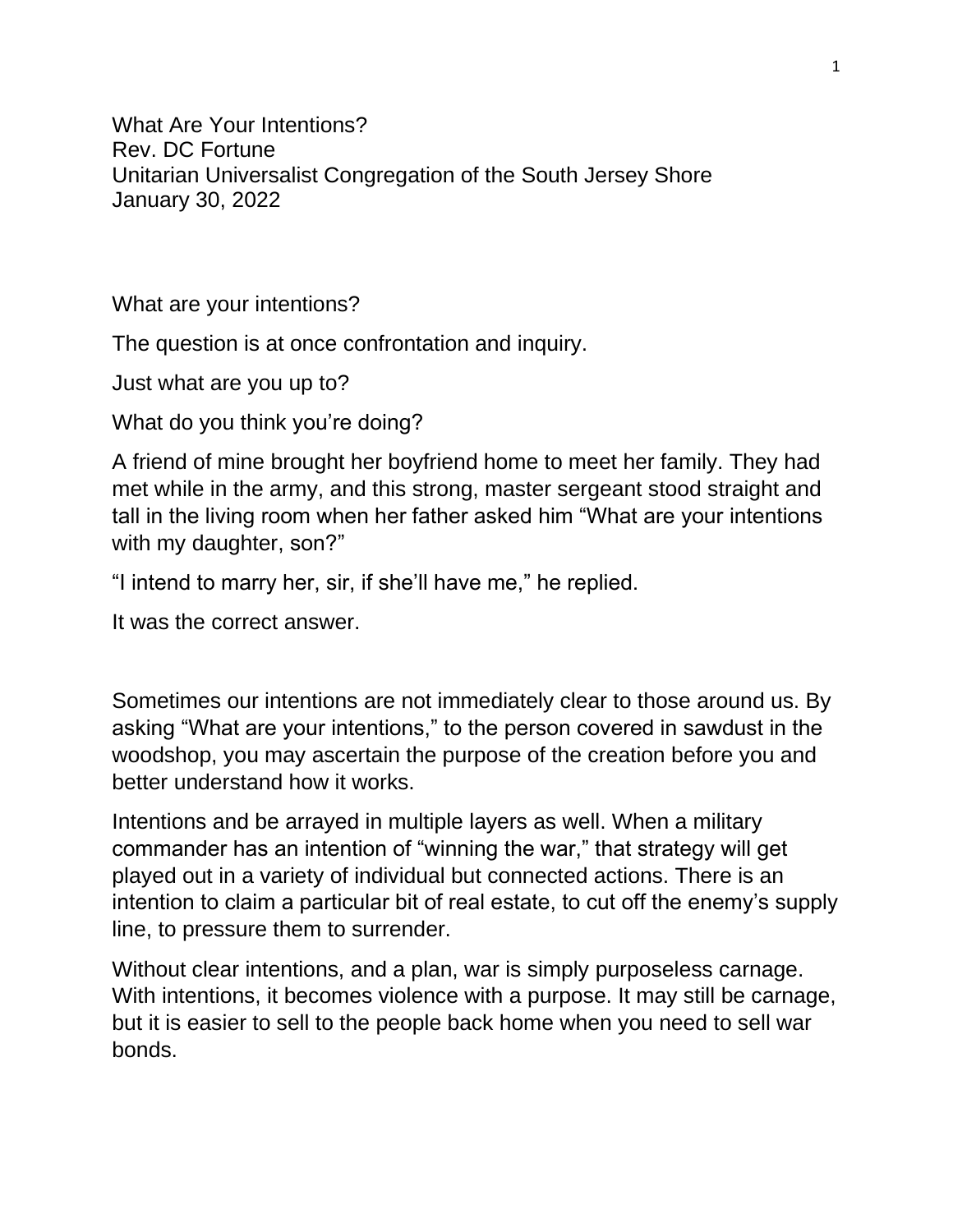Today is the anniversary of the murder of Mahatma Gandhi, world renowned activist for justice and non-violent resistance. Born in the 1800s in India, he was educated in London, lived in South Africa, and eventually returned to India, where he led a national uprising to free that country from British rule.

That fight was long, and painful, and ugly. There was unrest in the streets, British soldiers brutalized the non-violent protestors, and the public outcry rained down from free nations around the world. I am sure that during those years, more than one person involved asked themselves "What is our intention here?" For the British soldiers, that answer was to put down the unwashed rabble of their colony, and for the Indian people it was to be free from British occupation and to rule themselves.

But as they say, when you're up to your hips in alligators, it can be difficult to remember that your intention is to drain the swamp.

Our reading today was one of several interviews with people who were first-time protesters who participated in the uprising after the murder of George Floyd in May 2020.

I recommend that article to you. There will be a link to it in the printable version of this sermon available on our website later today.

<https://www.nytimes.com/2021/05/29/us/george-floyd-protest.html>

The experience of Tameka Stigers stood out to me in her frustration at the lack of meaningful change after the protests died down. "I don't know, I'm very conflicted. Part of me, I don't want people to stop showing up. But I don't know what it changes. I mean, there are times when people go down to the St. Louis County Jail, and they march. And then they just, just go home. They go home."

It can be challenging to keep at something when the goal seems so far off that it is impossible to achieve. It can be hard to cut that goal into bite-sized pieces that are more manageable, because we end up feeling like we're never going to reach the finish line.

Gandhi spoke to this frustration when he said "It's the action, not the fruit of the action, that's important. You have to do the right thing. It may not be in your power, may not be in your time, that there'll be any fruit. But that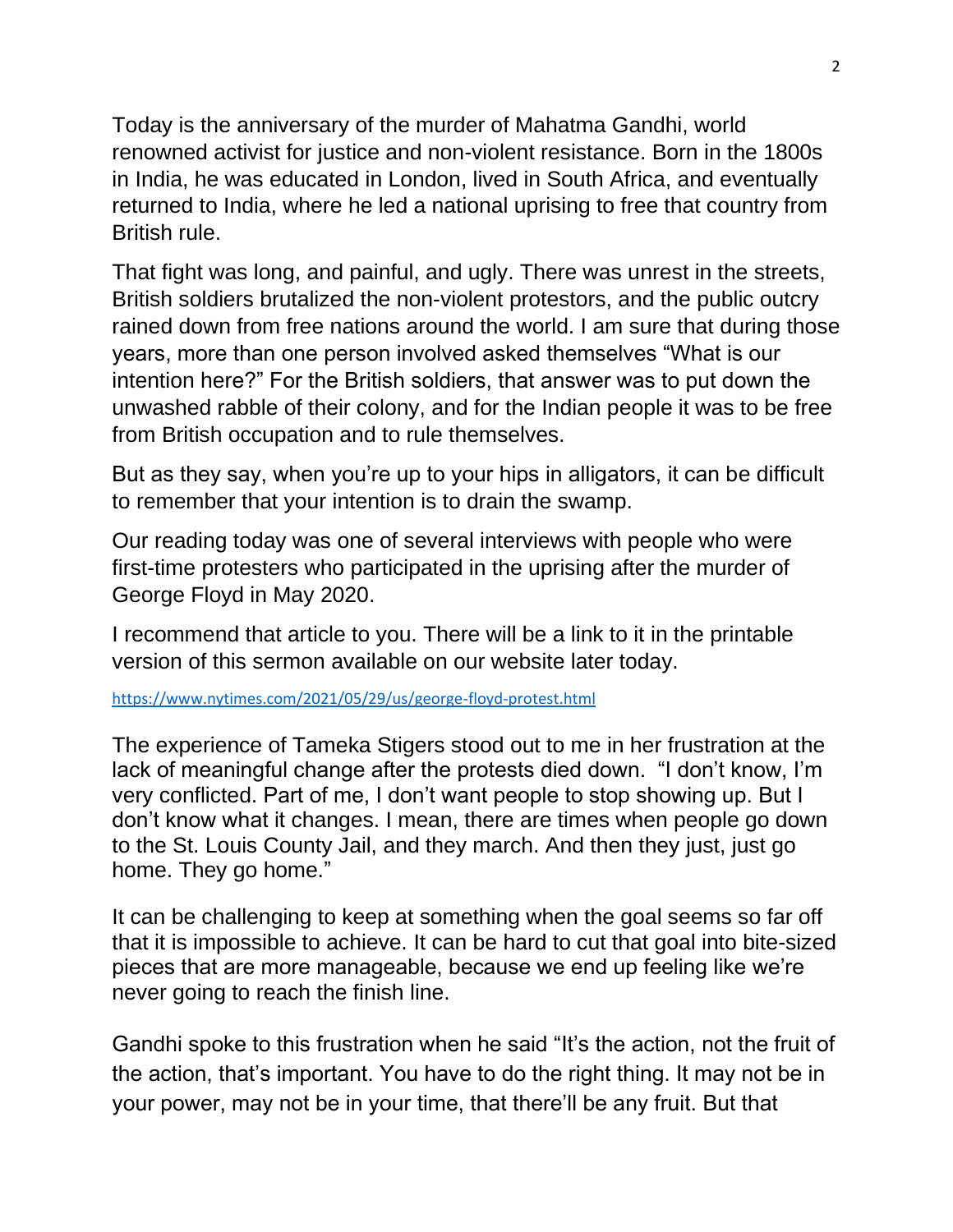doesn't mean you stop doing the right thing. You may never know what results come from your action. But if you do nothing, there will be no result."

And still, always focusing on the process without ever seeing significant progress can wear thin.

Sometimes the fight seems overwhelming and unfair – like the Hebrew story of David and Goliath. In that story, the armies of the Israelites and the Philistines were in a standoff, camped on opposite sides of a valley. Goliath was a giant Philistine warrior who challenged the Israelites to send out a champion to fight him. Whichever warrior won would represent their whole army and claim victory over the whole other army. King Saul had an entire army at his disposal, but none of the Israelites was particularly keen to face this guy down, but a young shepherd named David volunteered to go. Armed with his walking staff, a sling, and a handful of rocks, he stepped out onto the plain to face Goliath.

Goliath laughed at the diminutive and youthful David and called down curses from all his gods upon the boy. David did not waver and had faith that is god would help him prevail. As the giant charged, David fitted a stone into his slingshot and aimed, striking Goliath in the head and knocking him flat. The Israelites won the battle, and the Philistines were vanquished. It is the ultimate story of the little guy winning against the big, powerful oppressor.

Rarely do such examples present themselves in our modern era. Much as we like the idea of upstart underdogs winning against unspeakable odds, those victories don't happen that often. The odds are simply against it. Superior strength and resources usually won over a claim to some moral high ground.

In our geopolitical global reality today, Vladimir Putin's Russia seems to be playing the role of Goliath and the Philistines. For whatever reason, King Saul, played by the United States, seems reluctant to engage with this fearsome foe as it engages in saber-rattling, and chest-thumping displays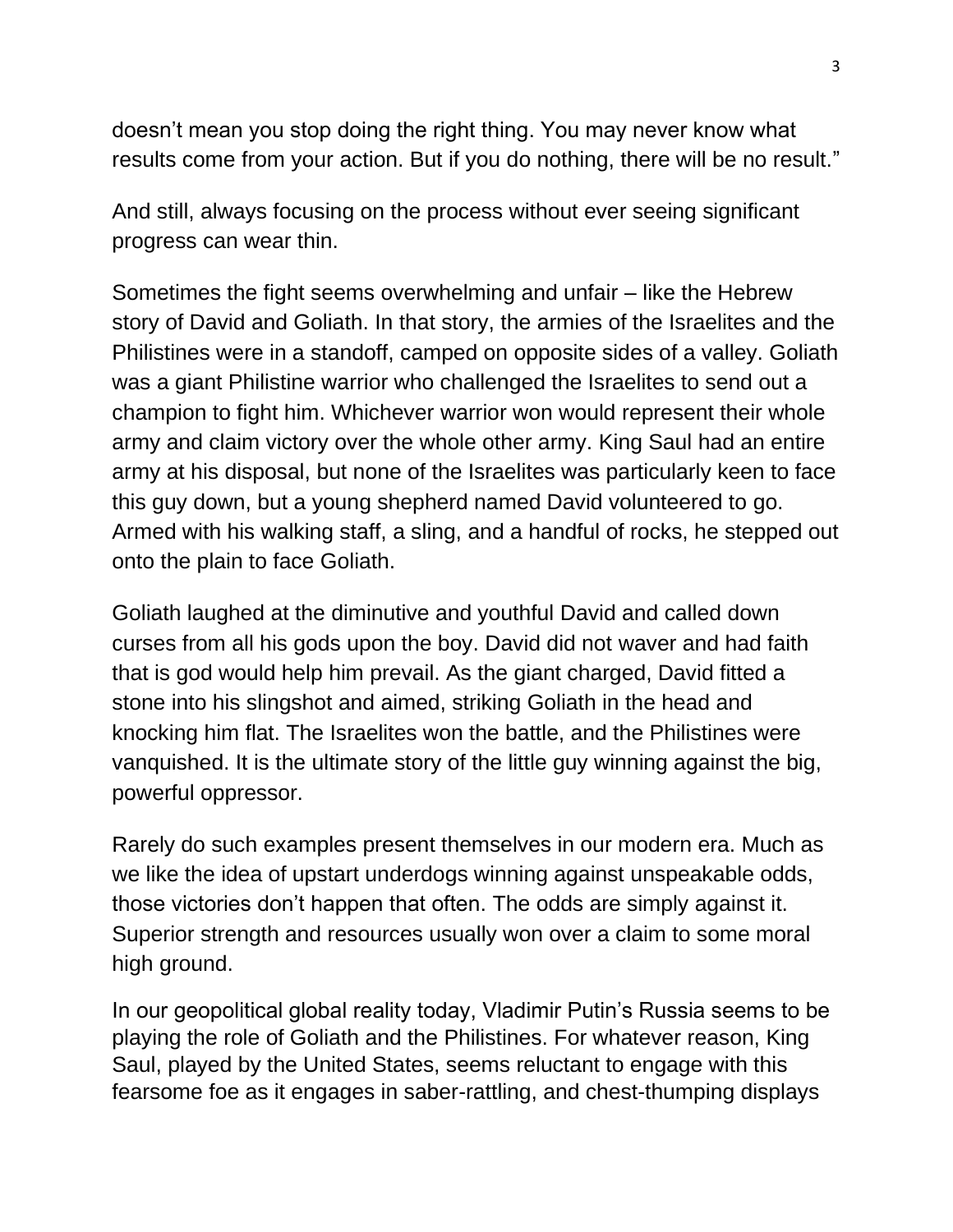of its military might, threatening to invade Ukraine, and most recently, planning to exercise war games off the coast of Ireland right at the beginning of the fishing season for mackerel and prawns.

Have you been watching this story? About the Irish fishermen?

For those who are unfamiliar, Russia announced last week that it planned to conduct live-fire war games in the waters just off Ireland. While those waters periodically get used for such things, Russia's plans out additional pressure on global tension around that nation's growing aggressive imperialism.

Nobody seems eager to step onto the field between the globe's two superpowers and take on the bully.

Enter a guy named Patrick Murphy and his cohort of Irish fishermen. Murphy is the head of the association of fishermen in that part of Ireland, and he and his colleagues were unimpressed with Russia's plans to muck up their fishing season.

While diplomats and envoys and ambassadors held urgent conversations in embassies and on secure lines, Patrick Murphy and his friends simply declared that Russia could bugger off out of their fishing grounds and that they would not yield to the military vessels.

That's right. This little cohort of several dozen fishermen in their trawlers and long-netters simply refused to be muscled out of their livelihood by some foreign potentate's need to compensate for some personal shortcoming by bullying the world.

Putin's intentions were clear: to exert his power and rub the free world's nose in it.

The Irish fishermen's intentions were equally clear:

"Pfft. Get out! Its fishing season and you're in our way!"

Murphy and his leadership were invited to the Russian embassy for talks, after which the Russians said they never promised anything, even though Murphy said they had promised to not bother the fishermen.

Journalists from around the world suddenly learned a great deal about Cork, Ireland and the temperament of the fishermen there. "Aren't you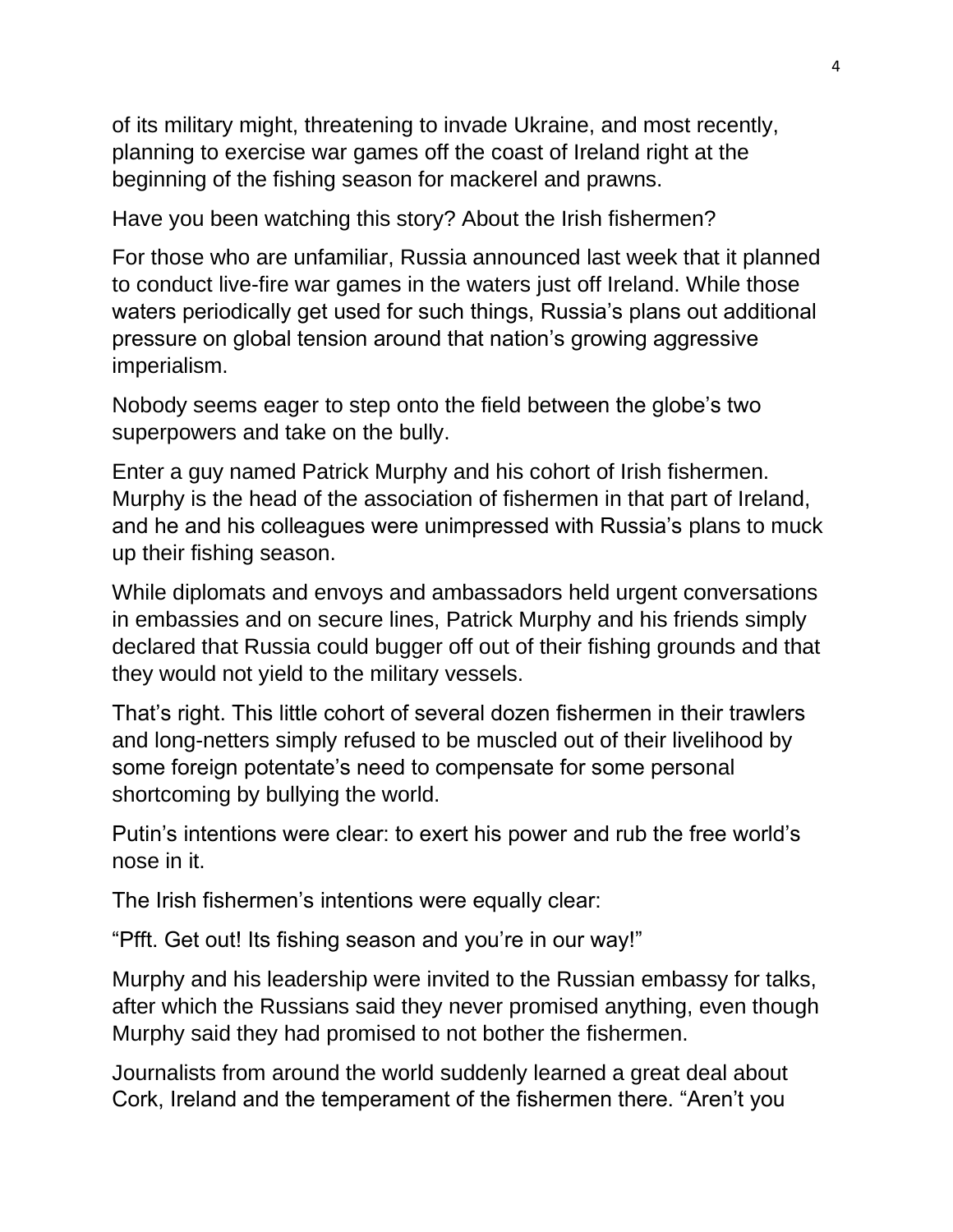concerned?" They asked. "Of course we're concerned. But we're not backing down. We're protesting. Our protest is that we're not leaving."

"What are you trying to do?!?!" The world press said to the fishermen, translating roughly into "Have you lost your minds?"

"We're planning to earn our livelihoods," they answered.

Those of us who claim Ireland in our genetic heritage hold dear the oftenirrational hard-headedness of the people who live on that island nation. During a crossover between MSNBC news hosts Rachel Maddow and Lawrence O'Donnell this week, O'Donnell remarked about growing up in Boston's Irish stronghold of Dorchester and said that what Putin and the rest of the world might not understand, is that when a Murphy says they're not going to go away, they're not moving. Period.

He mused at the possible conversations being had at the embassy and with other leaders trying to explain to the Russians what it meant for a Murphy to make such a clear statement of defiance. He figured that eventually, if the Russians wouldn't listen to reason, they'd run into Murphy and finally understand. "Good luck with the Murphy's," he said, with the kind of laugh that means he knew well what that outcome would be, and that the Russians would not like it one bit.

Yesterday evening, the Russian embassy announced that the military war games conducted by their navy would be moved further off the Irish coast to not interfere with the Irish fishermen and their mackerel and prawns.

There is a lot of conversation to be had as to why exactly it fell to a bunch of annoyed fishermen from a wee island nation to stand up to Goliath and make him back down. But that is not for me to try to figure out today. The story here, of course, is that, armed with clear intentions, a strong chin, and faith in their own cause, this bunch of fishermen played David to Vladimir Putin's Goliath and won.

David doesn't always win. He doesn't win much of the time at all. But every now and then, the progress of righteousness does make itself clear for the world to see, and it is a glorious thing to behold.

I leave you with these words from Dorothy Day:

People say, what is the sense of our small effort.